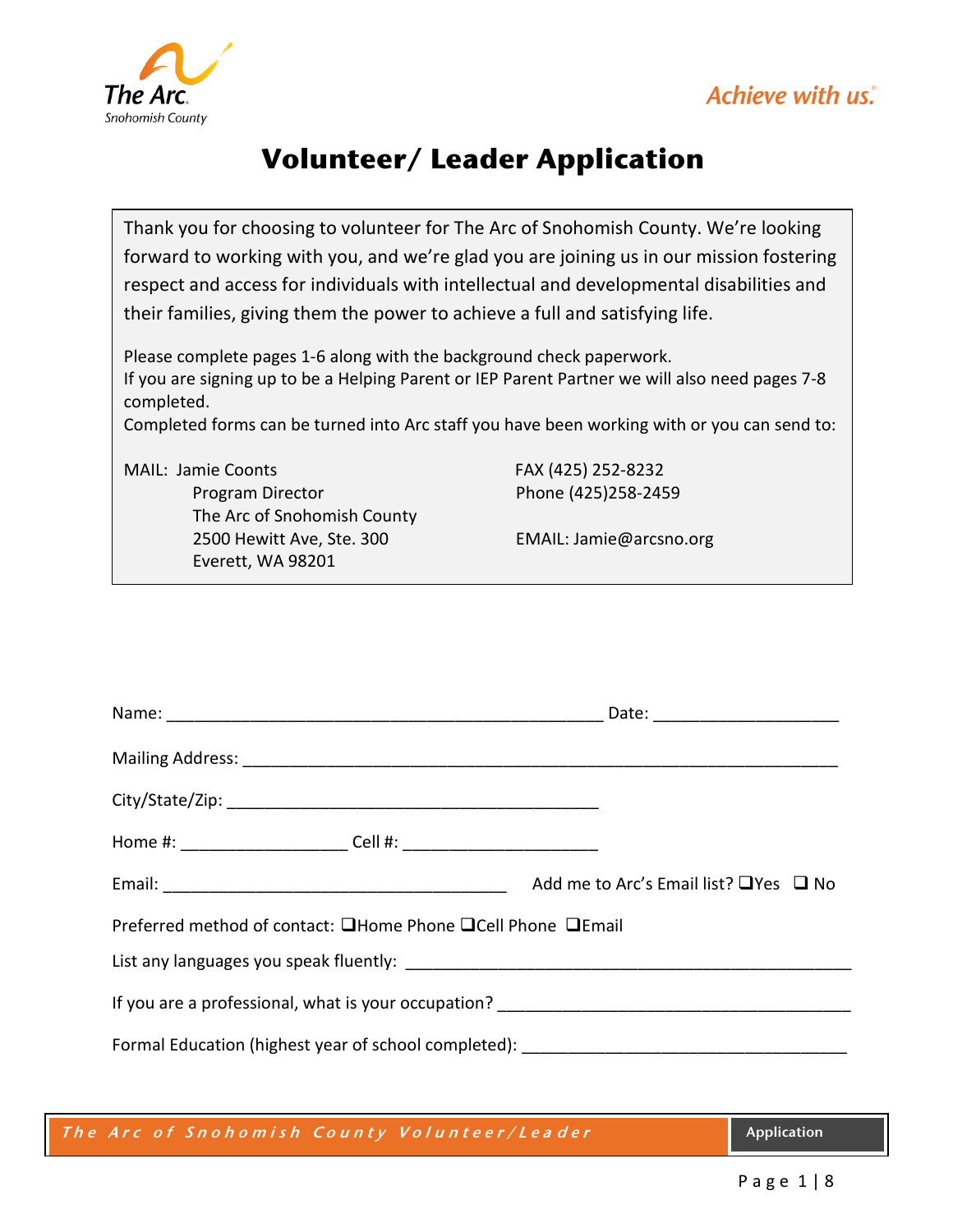How did you learn about our program?

|                         | Area of Interest: □Advocacy □Boards/Committees □Child Care □ Helping Parent □ Housing<br>$\square$ IEP Parent Partner $\square$ Office Work $\square$ Sibshops $\square$ Special Education $\square$ Volunteer at Arc Events |              |
|-------------------------|------------------------------------------------------------------------------------------------------------------------------------------------------------------------------------------------------------------------------|--------------|
| If so, please describe: | Do you have experience with: Q Advocacy Q Children Q Letter Writing Q Office Work                                                                                                                                            | $\Box$ Other |
|                         | Additional applicable volunteer work, including brief description of duties/activities:                                                                                                                                      |              |
|                         |                                                                                                                                                                                                                              |              |
|                         | Why are you interested in volunteering for the Arc of Snohomish County?                                                                                                                                                      |              |
|                         |                                                                                                                                                                                                                              |              |
|                         | Please list three references of people who know you well other than relatives, preferably for<br>whom you have worked in either a paid or volunteer capacity.                                                                |              |
| Name                    | Phone                                                                                                                                                                                                                        | Relationship |

\_\_\_\_\_\_\_\_\_\_\_\_\_\_\_\_\_\_\_\_\_\_\_\_\_\_\_\_\_\_\_\_\_\_\_\_\_\_\_\_\_\_\_\_\_\_\_\_\_\_\_\_\_\_\_\_\_\_\_\_\_\_\_\_\_\_\_\_\_\_\_\_\_\_\_\_\_\_\_

| The Arc of Snohomish County Volunteer/Leader | <b>Application</b> |
|----------------------------------------------|--------------------|
|                                              |                    |
|                                              |                    |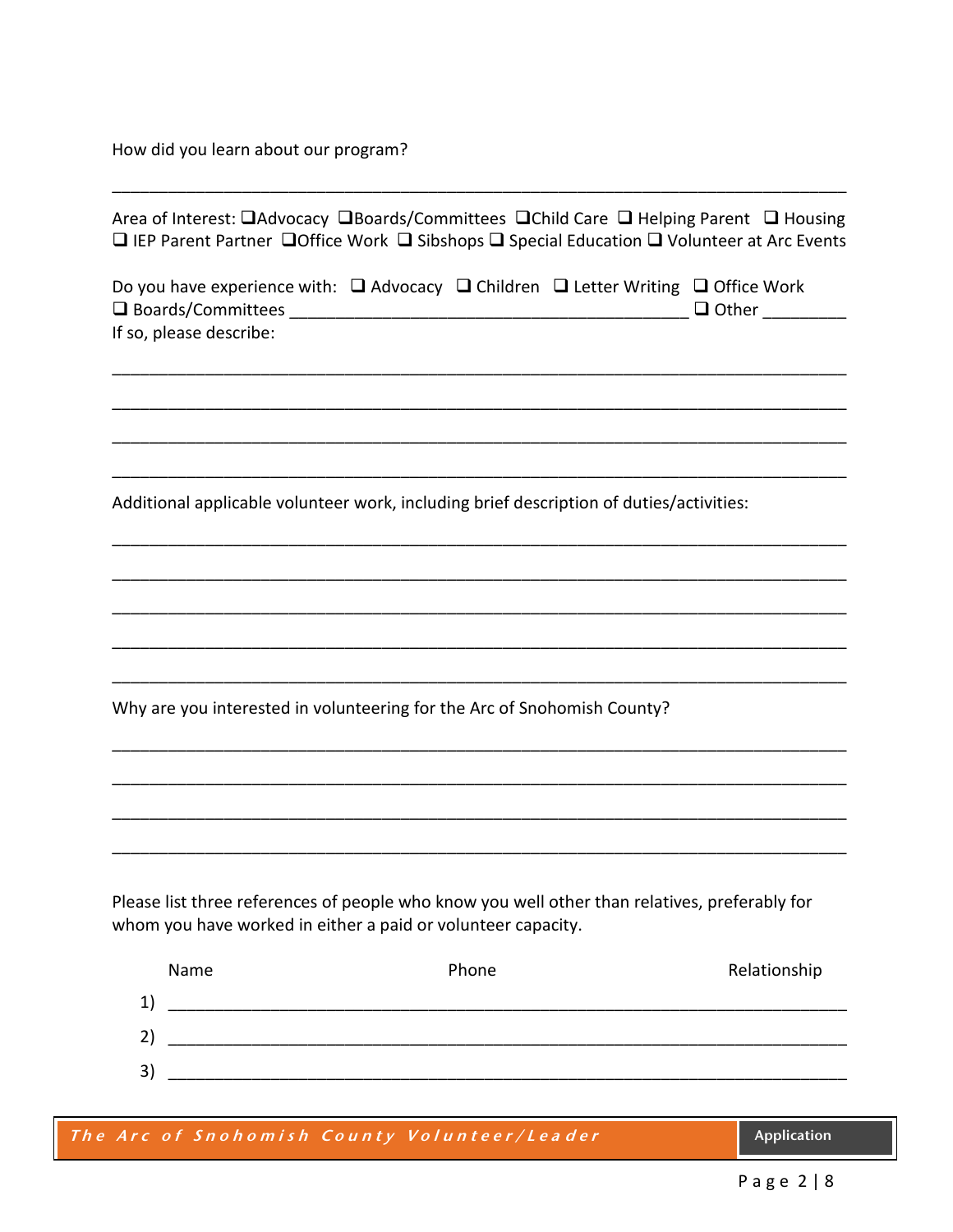# **Leadership Mission & Values**

### **The Arc of Snohomish County Mission Statement:**

*The Arc fosters respect and access for individuals with intellectual and developmental disabilities and their families, giving them the power to achieve a full and satisfying life.*

### **Snohomish County Developmental Disabilities Mission Statement:**

*Foster inclusive communities that support people with developmental disabilities to fully participate in, and contribute to all aspects of community life.*

### **Shared Governing Principles:**

- **Individualized Supports-** Design & develop supports to meet the specific needs & goals of each individual.
- **Diversity-** Promote culturally relevant supports while respecting & supporting individuals' uniqueness.
- **Inclusion & Contribution-** Promote inclusive/diverse communities so people have opportunities to achieve meaningful and purposeful lives.
- **Choice-** Create opportunities for individuals to have choices in their community and support individuals in advocating for themselves.
- **Access-** Promote individual and community accessibility.
- **Community-** Promote community based options.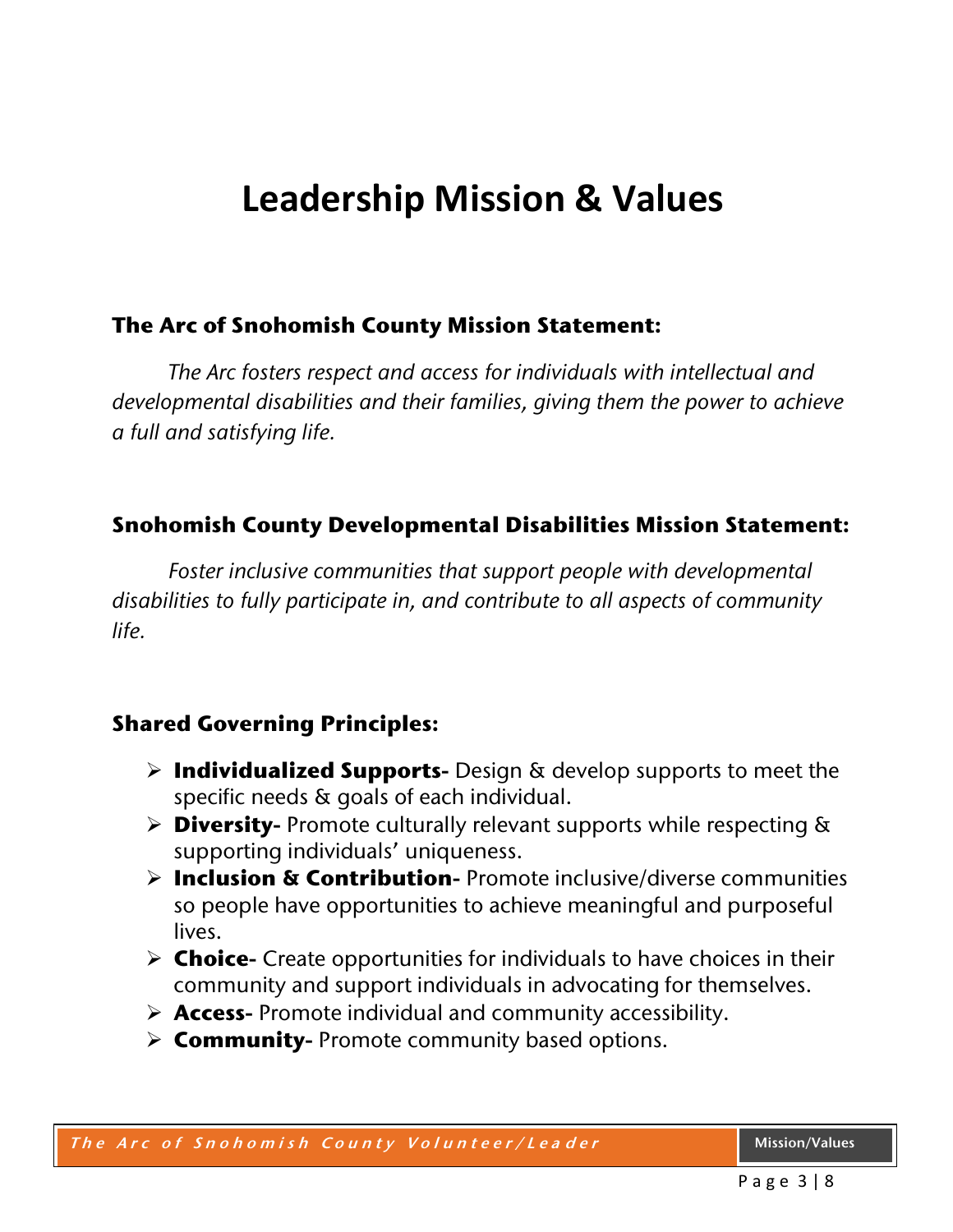## **Respectful Language**

Some individuals with developmental disabilities prefer to be referred to with [person-first language,](http://www.disabilityisnatural.com/explore/people-first-language) where the person comes before the disability in the description (e.g. a "person with autism"). Others prefer identity-first language, which puts the disability or disorder first in the description (e.g. an "autistic person").

#### **What is People First Language?**

People with disabilities are – first and foremost – people who have individual abilities, interests and needs. They are moms, dads, sons, daughters, sisters, brothers, friends, neighbors, coworkers, students and teachers. About 54 million Americans *--* one out of every five individuals *--* have a disability. Their contributions enrich our communities and society as they live, work and share their lives.

The language a society uses to refer to persons with disabilities shapes its beliefs and ideas about them. Words are powerful; Old, inaccurate, and inappropriate descriptors perpetuate negative stereotypes and attitudinal barriers. When we describe people by their labels of medical diagnoses, we devalue and disrespect them as individuals. In contrast, using thoughtful terminology can foster positive attitudes about persons with disabilities. One of the major improvements in communicating with and about people with disabilities is "People-First Language." People-First Language emphasizes the person, not the disability. By placing the person first, the disability is no longer the primary, defining characteristic of an individual, but one of several aspects of the whole person. People-First Language is an objective way of acknowledging, communicating, and reporting on disabilities. It eliminates generalizations and stereotypes, by focusing on the person rather than the disability.

For more information on People First Language visit: <http://www.thearc.org/page.aspx?pid=2523>

#### **Identity First Language?**

Identity-first language places the disability-related word first in a phrase. People who prefer identity-first language for themselves often argue that their disability is an important part of who they are, or that they wouldn't be the same person without their disability.

#### **What is Neurodiversity?**

Neurodiversity is a concept where neurological differences are to be recognized and respected as any other human variation. These differences can include those labeled with Dyspraxia, Dyslexia, Attention Deficit Hyperactivity Disorder, Dyscalculia, Autistic Spectrum, Tourette Syndrome, and others.

For many autistic people, neurodiversity is viewed as a concept and social movement that advocates for viewing autism as a variation of human wiring, rather than a disease. As such, neurodiversity activists reject the idea that autism should be cured, advocating instead for celebrating autistic forms of communication and self-expression, and for promoting support systems that allow autistic people to live as autistic people.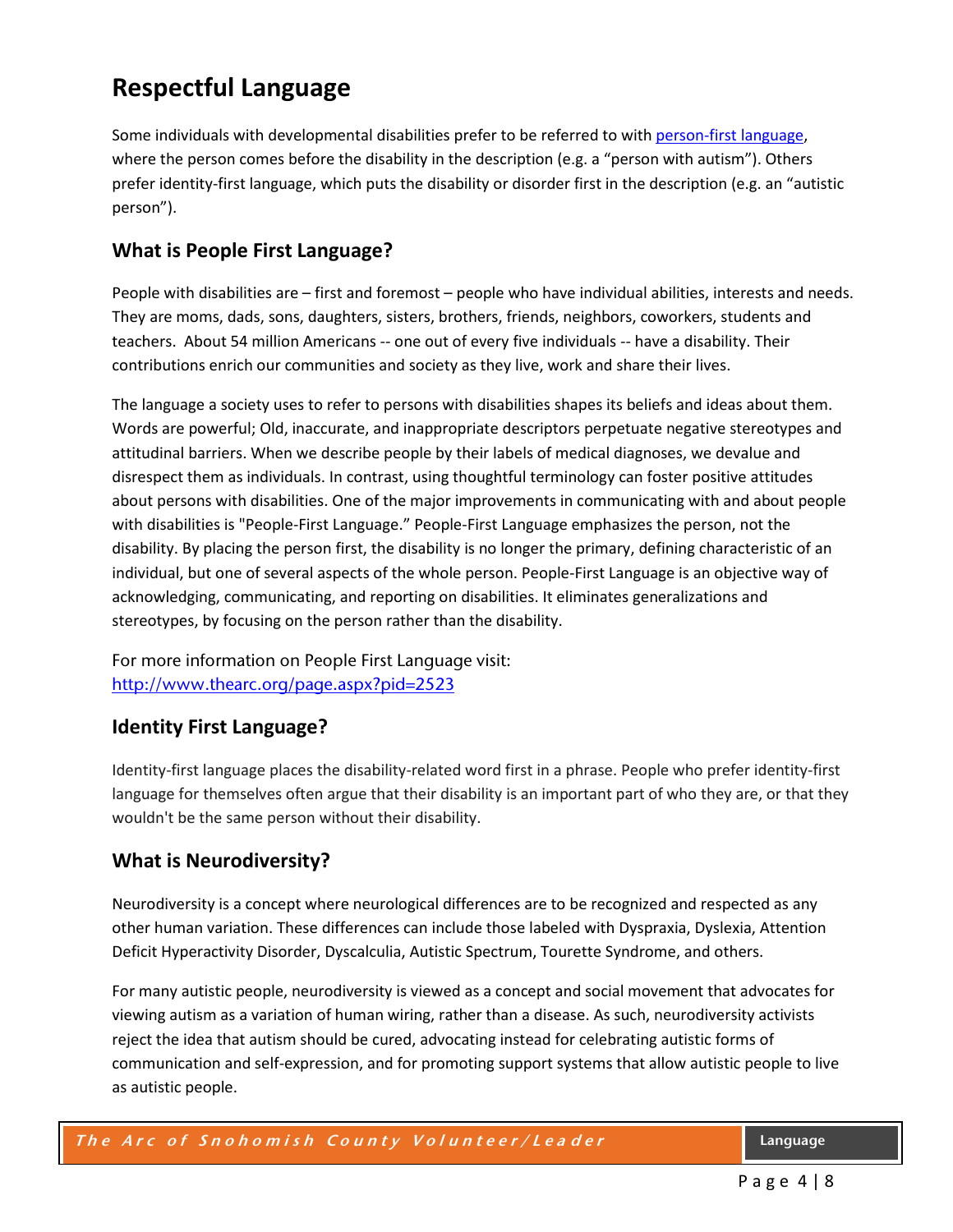## Volunteer Checklist/Agreement

The Arc of Snohomish County recognizes the valuable contribution made to our programs and events through the volunteer assistance of parents and others. We thank you for your assistance and support. To safeguard individuals who access our programs and their records it is necessary that all volunteers be screened and trained regarding their involvement with participants during activities. Staff and volunteers should allow a minimum of forty-eight (48) hours after all forms have been completed and submitted for a volunteer applicant to receive clearance to begin serving as a volunteer. We thank you for your understanding of the need for these safeguards. **Please read and initial** each of the statements below & complete and return the request for background check.

**Your signature below indicates your agreement** to abide by all of the following expectations and that you have completed the above form prior to providing volunteer services.

#### **Role and Expectations**

Volunteers serve as helpers. I understand that all volunteer activities are to be conducted under the supervision of Arc staff.

Staff members will determine and notify volunteers if any specific training or direction is required before assisting with an activity. I will confirm assigned responsibilities and expectations with the supervising staff member before beginning any activity.

If problems arise, whether of medical, behavioral or operational nature shall be referred to an Arc employee for final resolution.

I have read and understand the mission & values statement for the Arc of Snohomish County and have an understanding of People First, and Respectful language.

I agree that The Arc may use such photographs of me with or without my name and for any lawful purpose such purposes as publicity, illustration, advertising, and Web content.

#### **Confidentiality**

I understand that volunteers shall not discuss the performance, actions, or any other information about any Arc participant except with Arc staff. I understand that confidentiality pertains to both written records and verbal statements.

I agree and understand that the records and communications received by The Arc of Snohomish County are strictly confidential and that such information may not be divulged any time to any unauthorized person.

\_\_\_\_ I further agree and understand that safeguarding information about an individual which is obtained in the course of my service is a primary obligation, which I assume as a volunteer/leader or staff member.

Name of Volunteer **Name of Volunteer** 

Signature of Volunteer

Date\_\_\_\_\_\_\_\_\_\_\_\_

**The Arc of Snohomish County Volunteer/Lea der Agreement**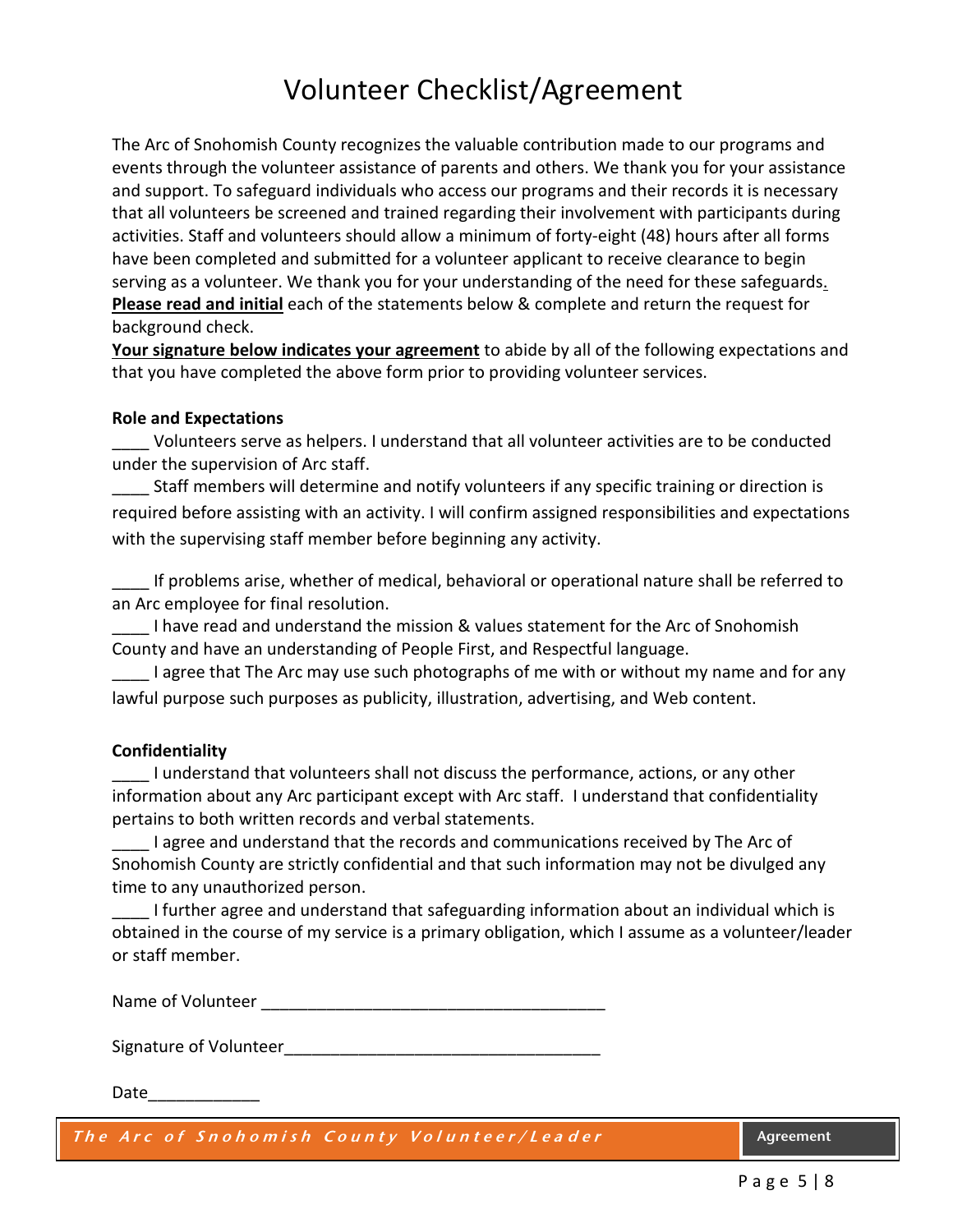## Volunteer and/or Contractor Release/Hold Harmless Agreement

Volunteer/Contractor Name\_\_\_\_\_\_\_\_\_\_\_\_\_\_\_\_\_\_\_\_\_\_\_\_\_\_\_\_\_\_\_\_\_\_\_\_\_\_\_\_\_\_\_\_\_\_\_\_\_

This agreement includes all Arc of Snohomish County activities, meetings, and events I choose to participate in.

The undersigned desires to participate as a volunteer and/or contractor for events and/or activities.

I ACKNOWLEDGE that I assume all risks of injury or damage to my person or property. I agree to hold and save harmless the Arc of Snohomish County, its Board, Employees, Funders, and Property owners and assigns for any claims, suits or damages (including but not limited to defense and indemnification) which might result from my participating in the above-described event/activity.

| Signed                                                           | Date |
|------------------------------------------------------------------|------|
| (If under 18 years of age, parent's signature is required below) |      |
| Signature of Parent/Guardian                                     | Date |
| (If applicable)                                                  |      |

A background check is also required.

- 1. Visit <https://fortress.wa.gov/dshs/bcs/> (Works best in Google Chrome)
- 2. After signing and saving Background Check Authorization form, system with generate confirmation code. Email, save, or write down the confirmation code. You will NOT be able to retrieve confirmation code after closing/exiting the webpage.
- 3. Email confirmation code and date of birth to [Jamie@arcsno.org](mailto:Jamie@arcsno.org) or call 425.258.2459 x104

| Thank you! |  |
|------------|--|
|------------|--|

#### **Office Use:**

| Volunteer/Leader Trainings Completed (type): |                                             | Date:                           | Staff (initials): |
|----------------------------------------------|---------------------------------------------|---------------------------------|-------------------|
|                                              |                                             |                                 |                   |
|                                              |                                             |                                 |                   |
|                                              |                                             |                                 |                   |
|                                              |                                             |                                 |                   |
|                                              | Volunteer Checklist Complete                | $\Box$ Hold Harmless Agreement  |                   |
|                                              | Initial Background-Check Completed          | Date cleared: valid for 2 years |                   |
|                                              | <b>Subsequent Annual Background Checks:</b> |                                 |                   |
|                                              |                                             |                                 |                   |

**The Arc of Snohomish County Volunteer/Lea der Release**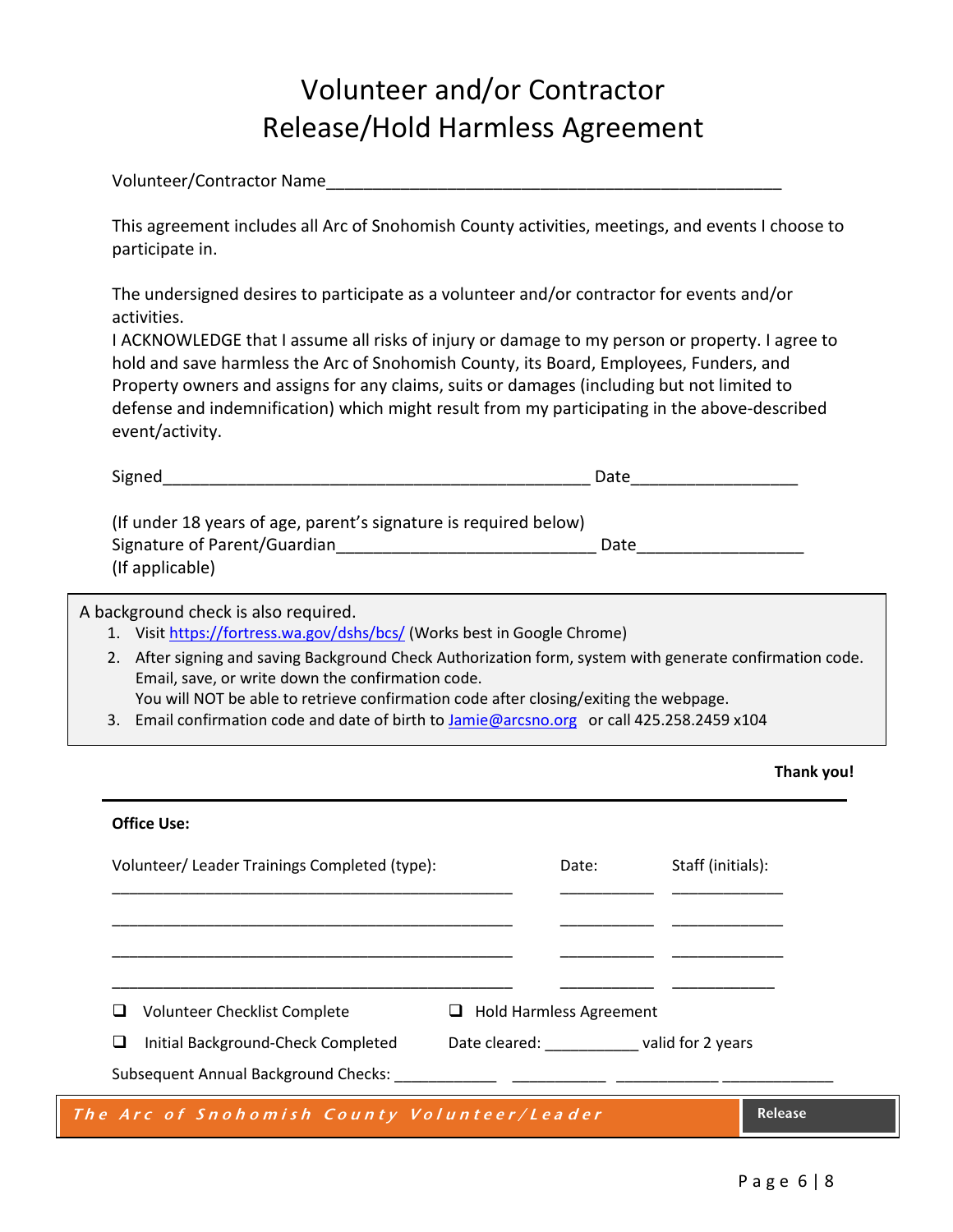### Complete this section only if you plan to be a Helping Parent or IEP Parent Partner

| I would like become a □Helping Parent □IEP Parent Partner □Both                                      |
|------------------------------------------------------------------------------------------------------|
|                                                                                                      |
| Child's Name: ________________________________Gender: DMOF Date of Birth: __________________________ |
|                                                                                                      |
|                                                                                                      |
|                                                                                                      |
|                                                                                                      |
|                                                                                                      |
|                                                                                                      |
|                                                                                                      |
|                                                                                                      |
|                                                                                                      |
|                                                                                                      |
| Please describe your family structure, culture, or interests that would help us make an              |
| appropriate match for you?                                                                           |
|                                                                                                      |
|                                                                                                      |
|                                                                                                      |
|                                                                                                      |
| What else would you like us to know about you and/or your family?                                    |
|                                                                                                      |
|                                                                                                      |
|                                                                                                      |
|                                                                                                      |
|                                                                                                      |
|                                                                                                      |

|  | The Arc of Snohomish County Volunteer/Leader |
|--|----------------------------------------------|
|--|----------------------------------------------|

HP/IEP PP